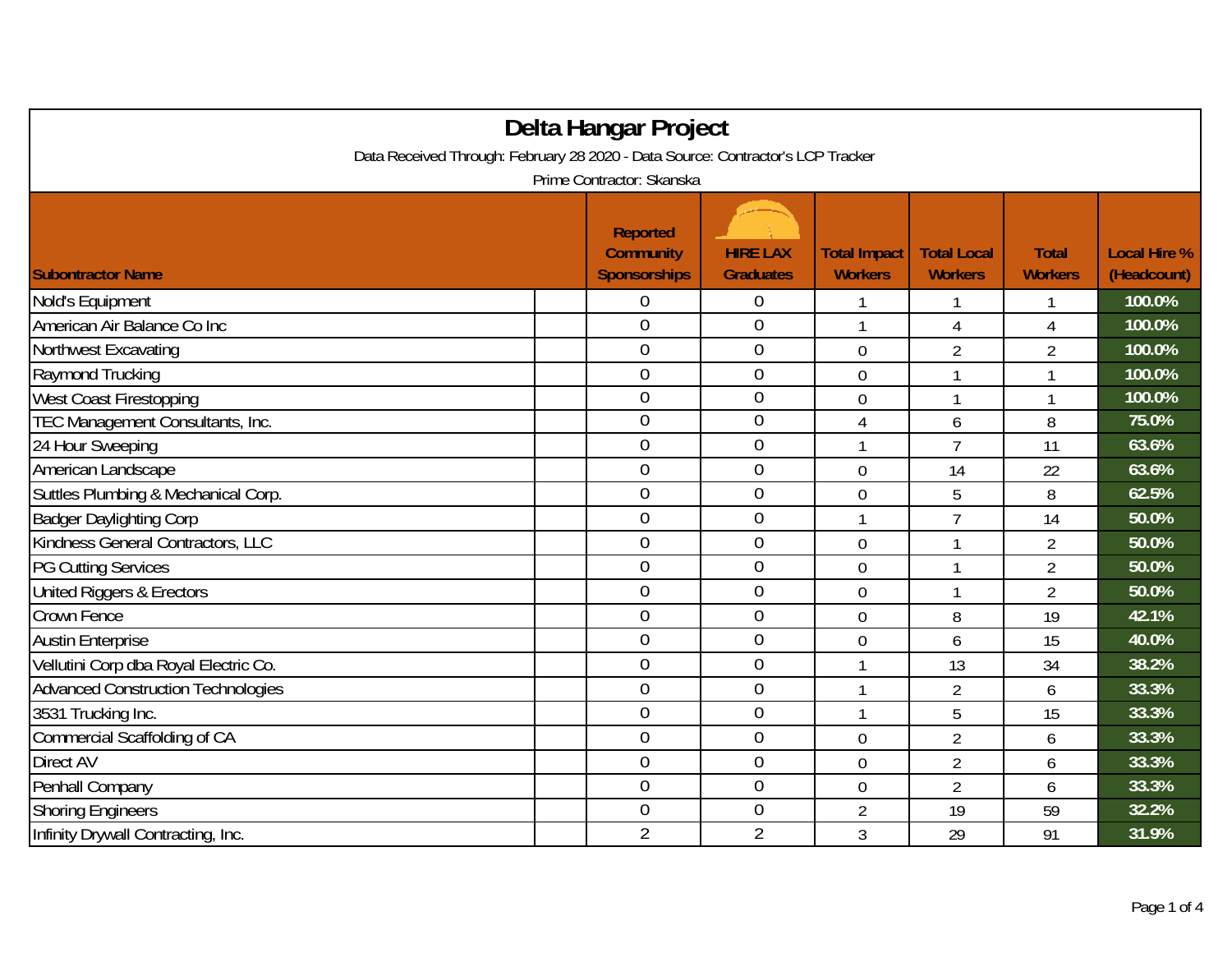| Delta Hangar Project<br>Data Received Through: February 28 2020 - Data Source: Contractor's LCP Tracker |  |                                                            |                                     |                                       |                                      |                                |                                    |
|---------------------------------------------------------------------------------------------------------|--|------------------------------------------------------------|-------------------------------------|---------------------------------------|--------------------------------------|--------------------------------|------------------------------------|
|                                                                                                         |  | Prime Contractor: Skanska                                  |                                     |                                       |                                      |                                |                                    |
| <b>Subontractor Name</b>                                                                                |  | <b>Reported</b><br><b>Community</b><br><b>Sponsorships</b> | <b>HIRE LAX</b><br><b>Graduates</b> | <b>Total Impact</b><br><b>Workers</b> | <b>Total Local</b><br><b>Workers</b> | <b>Total</b><br><b>Workers</b> | <b>Local Hire %</b><br>(Headcount) |
| <b>Triumph Painting</b>                                                                                 |  | 0                                                          | $\boldsymbol{0}$                    |                                       | 10                                   | 32                             | 31.3%                              |
| Gectwo, Inc.                                                                                            |  | $\overline{0}$                                             | $\mathbf 0$                         | $\overline{2}$                        | 5                                    | 17                             | 29.4%                              |
| <b>GGG Demolition</b>                                                                                   |  | $\mathbf 0$                                                | $\boldsymbol{0}$                    | $\overline{2}$                        | 10                                   | 34                             | 29.4%                              |
| <b>Cupertino Electric</b>                                                                               |  | $\mathbf 0$                                                | $\mathbf 0$                         | 6                                     | 21                                   | 72                             | 29.2%                              |
| Martinez Steel Corporation                                                                              |  | $\overline{0}$                                             | $\mathbf 0$                         | $\overline{2}$                        | 20                                   | 70                             | 28.6%                              |
| Merli Concrete Pumping                                                                                  |  | $\mathbf{0}$                                               | $\mathbf 0$                         | $\overline{0}$                        | $\overline{2}$                       | $\overline{7}$                 | 28.6%                              |
| Gonsalves & Santucci dba Conco Pumping                                                                  |  |                                                            |                                     | $\overline{7}$                        | 39                                   | 142                            | 27.5%                              |
| <b>Concrete Coring Company</b>                                                                          |  | $\mathbf 0$                                                | $\mathbf 0$                         | $\overline{0}$                        | 3                                    | 11                             | 27.3%                              |
| J Colavin & Son, Inc.                                                                                   |  | $\mathbf{0}$                                               | $\mathbf 0$                         | $\mathbf 0$                           | 3                                    | 11                             | 27.3%                              |
| <b>Griffith Company</b>                                                                                 |  | $\mathbf 0$                                                | $\mathbf 0$                         | 16                                    | 58                                   | 224                            | 25.9%                              |
| Eberhard                                                                                                |  | $\overline{0}$                                             | $\overline{0}$                      | 1                                     | 10                                   | 39                             | 25.6%                              |
| The M.S. Rouse Company                                                                                  |  | $\mathbf{0}$                                               | $\mathbf 0$                         | $\overline{0}$                        | $\overline{2}$                       | 8                              | 25.0%                              |
| <b>Cosco Fire Protection</b>                                                                            |  | $\mathbf{0}$                                               | $\mathbf 0$                         | 1                                     | 5                                    | 21                             | 23.8%                              |
| Aragon Construction Inc.                                                                                |  | $\overline{0}$                                             | $\mathbf 0$                         | $\overline{2}$                        | $\overline{4}$                       | 17                             | 23.5%                              |
| Nor Cal Pipeline Services, Inc.                                                                         |  | $\overline{0}$                                             | $\boldsymbol{0}$                    | 1                                     | $\overline{7}$                       | 30                             | 23.3%                              |
| <b>Hayward Baker</b>                                                                                    |  | $\mathbf 0$                                                | $\mathbf 0$                         | 1                                     | 3                                    | 13                             | 23.1%                              |
| Building Electronic Controls, Inc.                                                                      |  | $\overline{0}$                                             | $\overline{0}$                      | $\overline{2}$                        | $\overline{2}$                       | 9                              | 22.2%                              |
| Rosendin                                                                                                |  | $\overline{0}$                                             | $\overline{0}$                      | $\overline{2}$                        | 6                                    | 29                             | 20.7%                              |
| <b>MBI Excavation</b>                                                                                   |  | $\boldsymbol{0}$                                           | $\boldsymbol{0}$                    | 1                                     | $\overline{2}$                       | 11                             | 18.2%                              |
| SRD Engineering, Inc.                                                                                   |  | $\mathbf 0$                                                | $\boldsymbol{0}$                    | $\overline{2}$                        | 6                                    | 33                             | 18.2%                              |
| Veterans Engineering Services Inc                                                                       |  | $\mathbf 0$                                                | $\mathbf 0$                         | $\mathbf 0$                           | $\overline{2}$                       | 11                             | 18.2%                              |
| The Herrick Corporation                                                                                 |  | $\overline{2}$                                             | $\mathbf 0$                         | $\overline{2}$                        | 8                                    | 45                             | 17.8%                              |
| Masonry Concepts, Inc.                                                                                  |  | $\boldsymbol{0}$                                           | $\boldsymbol{0}$                    | $\mathbf 0$                           | $\mathfrak{Z}$                       | 17                             | 17.6%                              |
| Century Sweeping, Inc.                                                                                  |  | $\boldsymbol{0}$                                           | $\mathbf 0$                         | $\overline{0}$                        | $\mathbf{1}$                         | 6                              | 16.7%                              |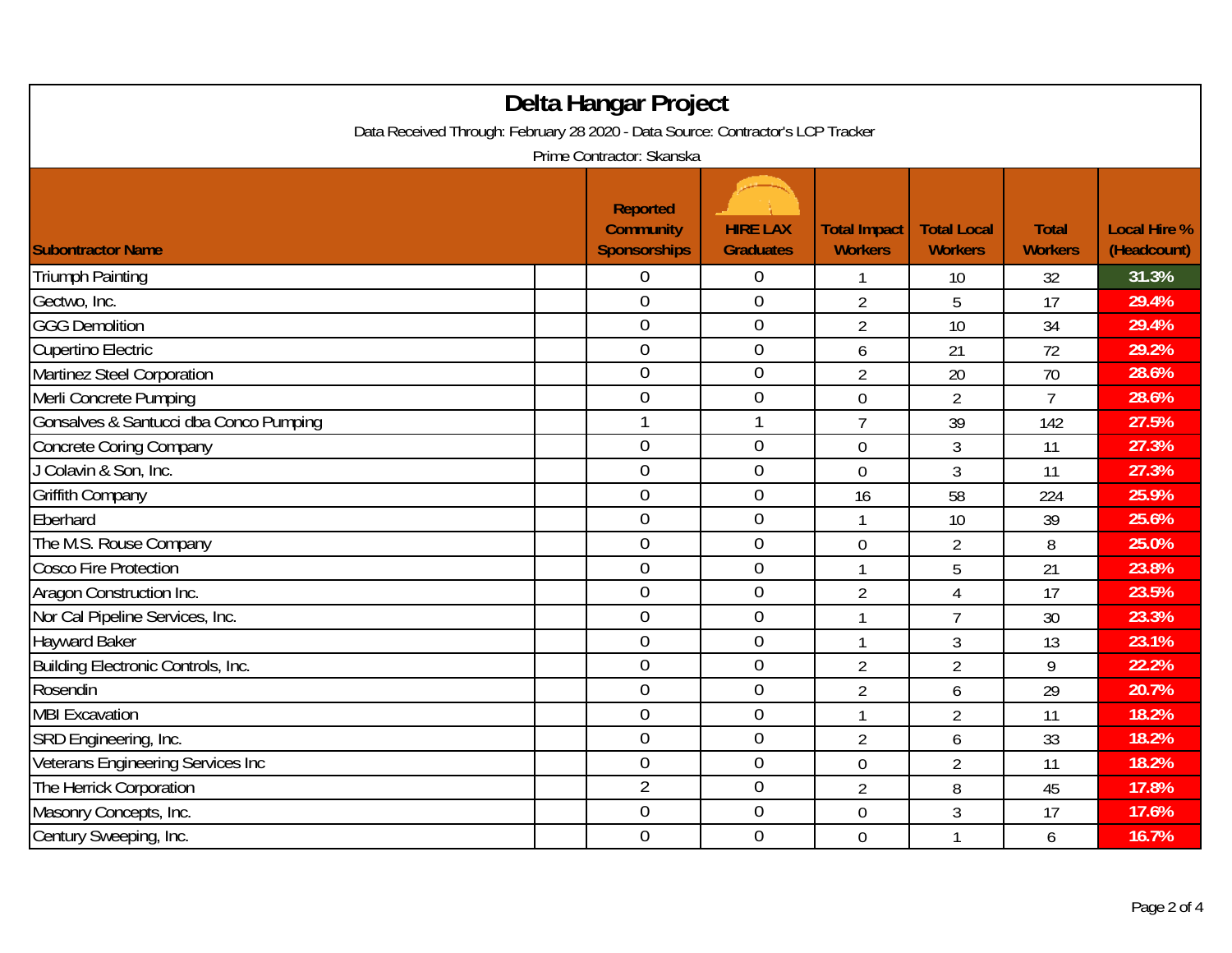| Delta Hangar Project                                                                                         |            |                                                     |                                     |                                       |                                      |                                |                                    |  |
|--------------------------------------------------------------------------------------------------------------|------------|-----------------------------------------------------|-------------------------------------|---------------------------------------|--------------------------------------|--------------------------------|------------------------------------|--|
| Data Received Through: February 28 2020 - Data Source: Contractor's LCP Tracker<br>Prime Contractor: Skanska |            |                                                     |                                     |                                       |                                      |                                |                                    |  |
| <b>Subontractor Name</b>                                                                                     |            | <b>Reported</b><br><b>Community</b><br>Sponsorships | <b>HIRE LAX</b><br><b>Graduates</b> | <b>Total Impact</b><br><b>Workers</b> | <b>Total Local</b><br><b>Workers</b> | <b>Total</b><br><b>Workers</b> | <b>Local Hire %</b><br>(Headcount) |  |
| <b>McKeon Door West Inc</b>                                                                                  |            | 0                                                   | $\boldsymbol{0}$                    | 0                                     |                                      | 6                              | 16.7%                              |  |
| Savala Equipment Company, Inc.                                                                               |            | $\overline{0}$                                      | $\mathbf 0$                         | $\overline{0}$                        | 1                                    | 6                              | 16.7%                              |  |
| <b>Xcel Mechanical Systems</b>                                                                               |            | $\overline{0}$                                      | $\boldsymbol{0}$                    | $\mathbf 0$                           | $\overline{7}$                       | 42                             | 16.7%                              |  |
| FenceCorp Inc'                                                                                               |            | $\overline{0}$                                      | $\boldsymbol{0}$                    | 1                                     | $\overline{2}$                       | 14                             | 14.3%                              |  |
| Gonsalves & Santucci, Inc. dba Conco                                                                         |            | $\overline{0}$                                      | $\mathbf 0$                         | $\overline{0}$                        | $\mathbf{1}$                         | $\overline{7}$                 | 14.3%                              |  |
| Red Hawk Fence & Environmental Services                                                                      |            | $\mathbf 0$                                         | $\mathbf 0$                         | $\mathbf 0$                           |                                      | 8                              | 12.5%                              |  |
| Schroder Iron                                                                                                |            | $\overline{0}$                                      | $\mathbf 0$                         | $\overline{0}$                        |                                      | 8                              | 12.5%                              |  |
| R.J. Lalonde, Inc.                                                                                           |            | $\overline{0}$                                      | $\overline{0}$                      | 1                                     | $\mathbf{1}$                         | 9                              | 11.1%                              |  |
| Mike Zarp, Inc.                                                                                              |            | $\mathbf 0$                                         | $\boldsymbol{0}$                    | $\overline{2}$                        | $\overline{2}$                       | 22                             | 9.1%                               |  |
| <b>Adkan Engineers</b>                                                                                       |            | $\overline{0}$                                      | $\mathbf 0$                         | $\overline{0}$                        | $\overline{0}$                       | $\overline{7}$                 | 0.0%                               |  |
| <b>Applied Engineering Concepts</b>                                                                          |            | $\overline{0}$                                      | $\overline{0}$                      | $\overline{0}$                        | $\overline{0}$                       | $\overline{4}$                 | 0.0%                               |  |
| <b>Assa Abloy Entrance Systems</b>                                                                           |            | $\overline{0}$                                      | $\overline{0}$                      | $\overline{0}$                        | $\overline{0}$                       | $\mathbf{1}$                   | 0.0%                               |  |
| <b>B &amp; I Equipment Rental LLC</b>                                                                        |            | $\overline{0}$                                      | $\mathbf 0$                         | $\overline{0}$                        | $\overline{0}$                       | 5                              | 0.0%                               |  |
| <b>BC Traffic Specialist</b>                                                                                 |            | $\overline{0}$                                      | $\mathbf 0$                         | $\mathbf 0$                           | $\mathbf 0$                          | $\overline{2}$                 | 0.0%                               |  |
| <b>Best Contracting Services</b>                                                                             |            | $\overline{0}$                                      | $\boldsymbol{0}$                    | $\mathbf 0$                           | $\mathbf 0$                          | 5                              | 0.0%                               |  |
| <b>Bill Higgins</b>                                                                                          |            | $\boldsymbol{0}$                                    | $\boldsymbol{0}$                    | $\mathbf 0$                           | $\mathbf 0$                          | $\mathfrak{Z}$                 | 0.0%                               |  |
| <b>Building Specialty Systems</b>                                                                            |            | $\overline{0}$                                      | $\overline{0}$                      | $\mathbf 0$                           | $\mathbf 0$                          | $\overline{2}$                 | 0.0%                               |  |
| <b>Crane Rental Service</b>                                                                                  |            | $\overline{0}$                                      | $\mathbf 0$                         | $\mathbf 0$                           | $\mathbf 0$                          | 5                              | 0.0%                               |  |
| Davidson Laddison Inc dba Addision Equipment Rental                                                          |            | $\overline{0}$                                      | $\mathbf 0$                         | $\overline{0}$                        | $\mathbf 0$                          | $\mathfrak{Z}$                 | 0.0%                               |  |
| Diversified Window Coverings Inc                                                                             | <b>NEW</b> | $\mathbf 0$                                         | $\boldsymbol{0}$                    | $\mathbf 0$                           | $\mathbf 0$                          | $\mathfrak{Z}$                 | 0.0%                               |  |
| <b>ECCO Equipment Corporation</b>                                                                            |            | $\overline{0}$                                      | $\overline{0}$                      | $\mathbf 0$                           | $\mathbf 0$                          | $\mathbf{1}$                   | 0.0%                               |  |
| <b>Excalibur Well Services Corp</b>                                                                          |            | $\overline{0}$                                      | $\overline{0}$                      | $\mathbf 0$                           | $\overline{0}$                       | 23                             | 0.0%                               |  |
| F & B Equipment LLC                                                                                          |            | $\overline{0}$                                      | $\boldsymbol{0}$                    | $\mathbf 0$                           | $\mathbf 0$                          | 1                              | 0.0%                               |  |
| Fine Grade Equipment, Inc.                                                                                   |            | $\mathbf 0$                                         | $\mathbf 0$                         | $\overline{0}$                        | $\mathbf 0$                          | $\mathbf{1}$                   | 0.0%                               |  |